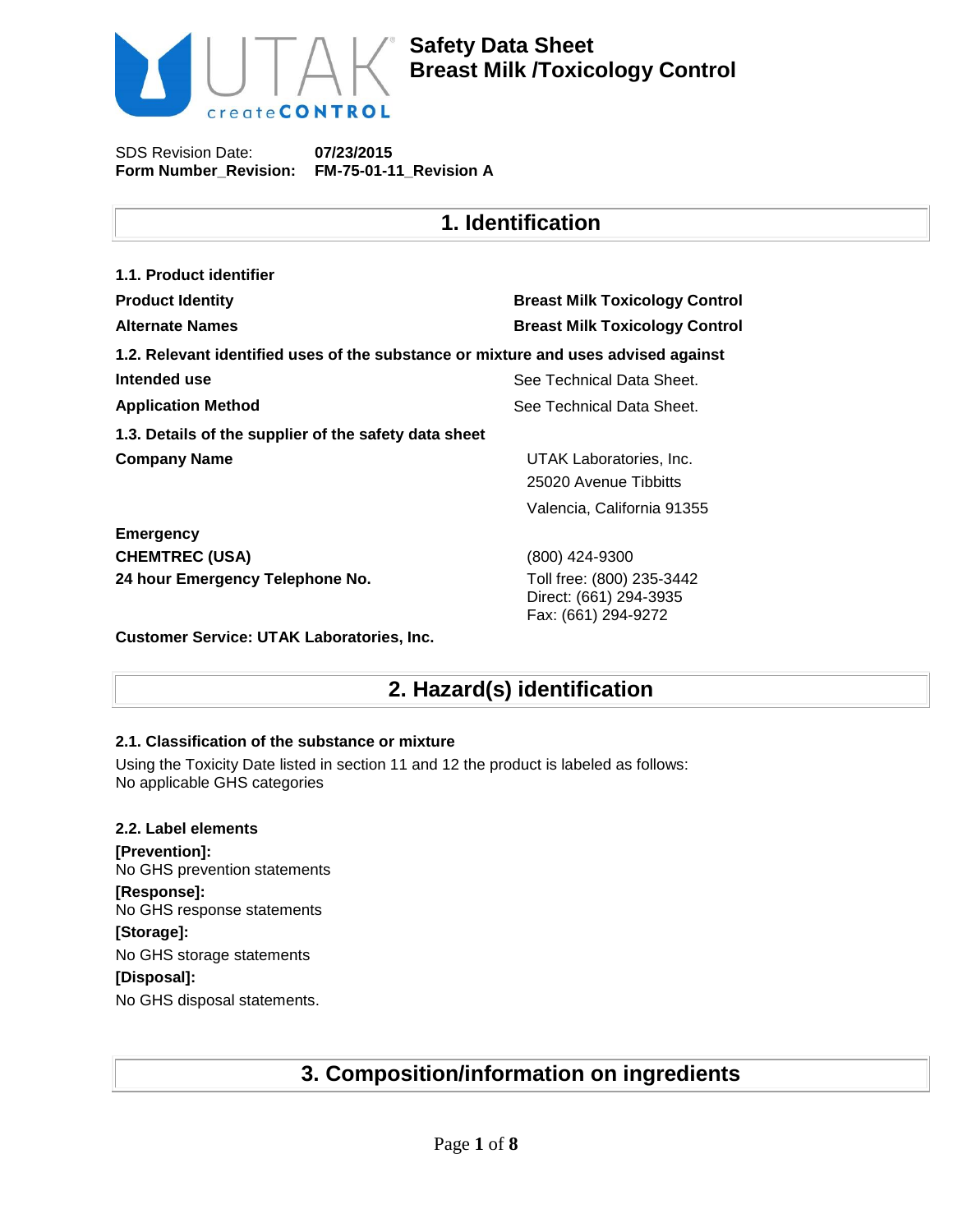

There are no ingredients in this product which are classified as hazardous, and/or no hazardous ingredients above the GHS cut off percentage

Non-Hazardous Ingredients: **Breast Milk** > 99% Analytes < 0.05%

# **4. First aid measures**

### **4.1. Description of first aid measures**

| General           | In all cases of doubt, or when symptoms persist, seek medical attention.<br>Never give anything by mouth to an unconscious person.                                                                                                        |
|-------------------|-------------------------------------------------------------------------------------------------------------------------------------------------------------------------------------------------------------------------------------------|
| <b>Inhalation</b> | Remove to fresh air, keep patient warm and at rest. If breathing is irregular or stopped, give<br>artificial respiration. If unconscious place in the recovery position and obtain immediate<br>medical attention. Give nothing by mouth. |
| <b>Eyes</b>       | Irrigate copiously with clean water for at least 15 minutes, holding the eyelids apart and<br>seek medical attention.                                                                                                                     |
| <b>Skin</b>       | Remove contaminated clothing. Wash skin thoroughly with soap and water or use a<br>recognized skin cleanser.                                                                                                                              |
| Ingestion         | If swallowed obtain immediate medical attention. Keep at rest. Do NOT induce vomiting.                                                                                                                                                    |
|                   | 4.2. Most important symptoms and effects, both acute and delayed                                                                                                                                                                          |
| Overview          | No specific symptom data available.<br>See section 2 for further details.                                                                                                                                                                 |

## **5. Fire-fighting measures**

### **5.1. Extinguishing media**

As appropriate for surrounding fire.

## **5.2. Special hazards arising from the substance or mixture**

Hazardous decomposition: No hazardous decomposition data available.

#### **5.3. Advice for fire-fighters**

None

**ERG Guide No.**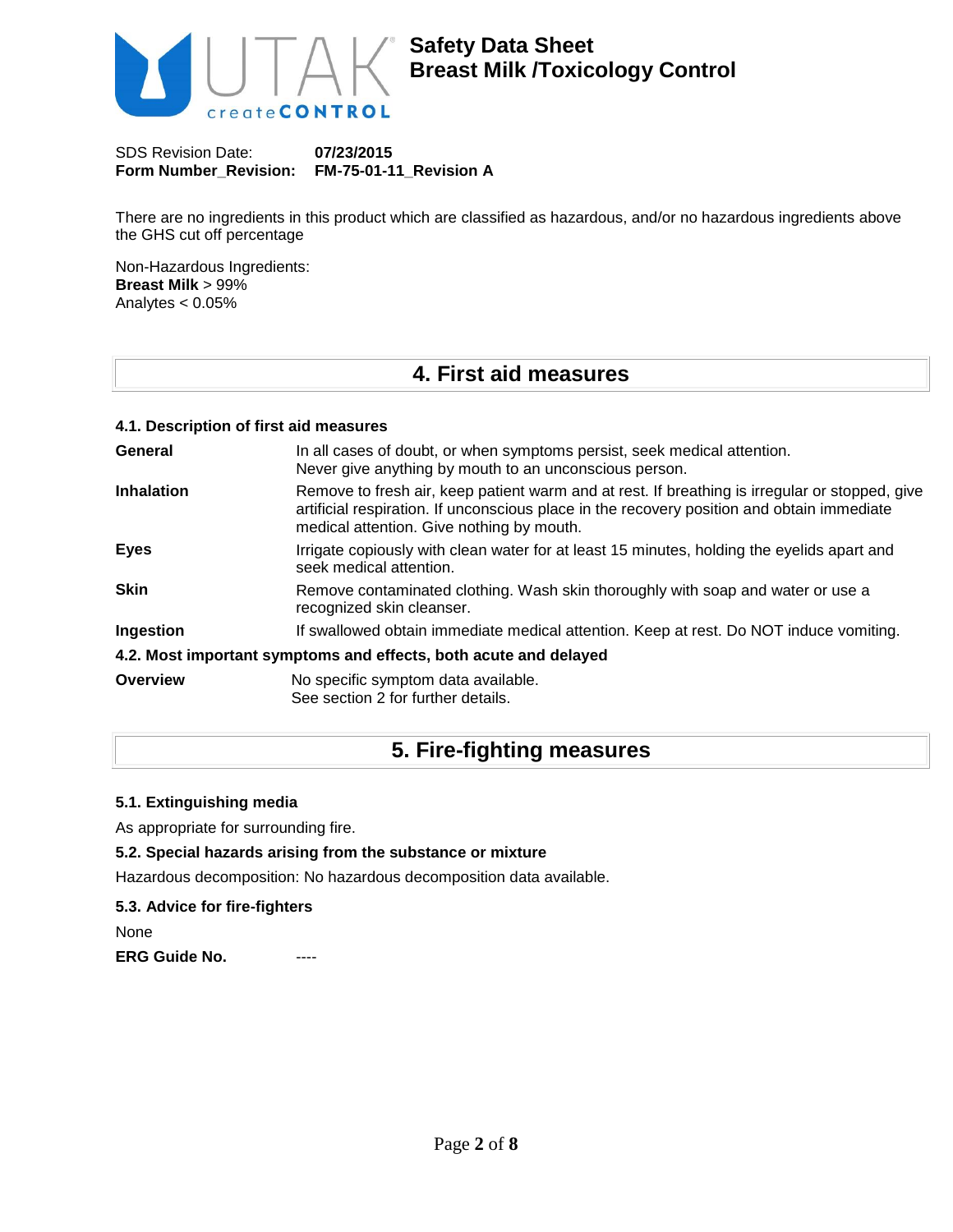

## **6. Accidental release measures**

### **6.1. Personal precautions, protective equipment and emergency procedures**

Put on appropriate personal protective equipment (see section 8).

#### **6.2. Environmental precautions**

Use good personal hygiene practices. Wash hands before eating, drinking, smoking or using toilet. Promptly remove soiled clothing and wash thoroughly before reuse.

#### **6.3. Methods and material for containment and cleaning up**

Wash contaminated surfaces with disinfectant solution.

## **7. Handling and storage**

### **7.1. Precautions for safe handling**

Handle containers carefully to prevent damage and spillage.

Although the *INPUT MATRIX* has been tested and found negative of HBsAg by RIA and HIV by EIA, the control material should be treated as any other potential infectious agent.

#### **7.2. Conditions for safe storage, including any incompatibilities**

Incompatible materials: No data available.

#### **7.3. Specific end use(s)**

No data available.

## **8. Exposure controls and personal protection**

There are no ingredients in this product which are classified as hazardous, and/or no hazardous ingredients above the GHS cut off percentage.

#### **8.2. Exposure controls**

| <b>Respiratory</b>          | Avoid breathing dried material. Use ventilation of a standard laboratory hood system.                                                                                  |
|-----------------------------|------------------------------------------------------------------------------------------------------------------------------------------------------------------------|
| <b>Eyes</b>                 | Protective safety glasses recommended                                                                                                                                  |
| <b>Skin</b>                 | Wear appropriate laboratory apparel and impervious gloves.                                                                                                             |
| <b>Other Work Practices</b> | Use good personal hygiene practices. Wash hands before eating, drinking, smoking or<br>using toilet. Promptly remove soiled clothing and wash thoroughly before reuse. |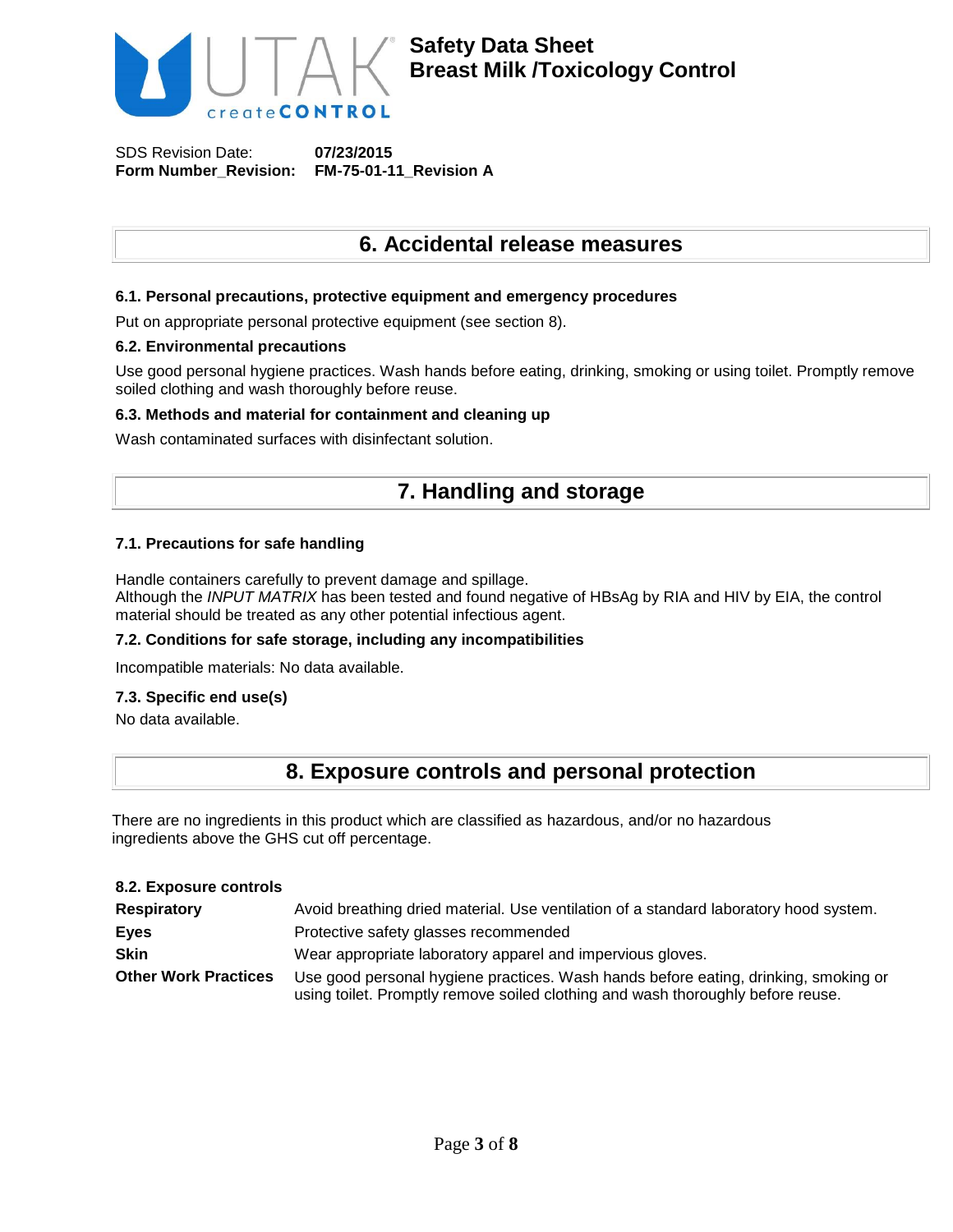

**Safety Data Sheet Breast Milk /Toxicology Control**

SDS Revision Date: **Form Number\_Revision: FM-75-01-11\_Revision A 07/23/2015**

## **9. Physical and chemical properties**

**Appearance** White Colored Solid **Odor** Slight **Odor threshold** Not determined **pH** 7 - 8 **Melting point / freezing point** Not Measured **Initial boiling point and boiling range Moth Measured Resured Flash Point** Not Measured **Evaporation rate (Ether = 1)** Not Measured **Flammability (solid, gas)** Not Applicable **Upper/lower flammability or explosive limits Lower Explosive Limit:** Not Measured

**Vapor pressure (Pa)** Not Measured **Vapor Density Not Measured** Not Measured **Specific Gravity Not Measured Solubility in Water Figure 1.1 Contract Contract Preely Soluble Partition coefficient n-octanol/water (Log Kow)** Not Measured Auto-ignition temperature **Not Measured** Not Measured **Decomposition temperature** Not Measured **Viscosity (cSt)** Not Measured **9.2. Other information** No other relevant information.

**Upper Explosive Limit:** Not Measured

## **10. Stability and reactivity**

**10.1. Reactivity** Hazardous Polymerization will not occur. **10.2. Chemical stability** Stable under normal circumstances. **10.3. Possibility of hazardous reactions** No data available. **10.4. Conditions to avoid** No data available. **10.5. Incompatible materials** No data available. **10.6. Hazardous decomposition products** No hazardous decomposition data available.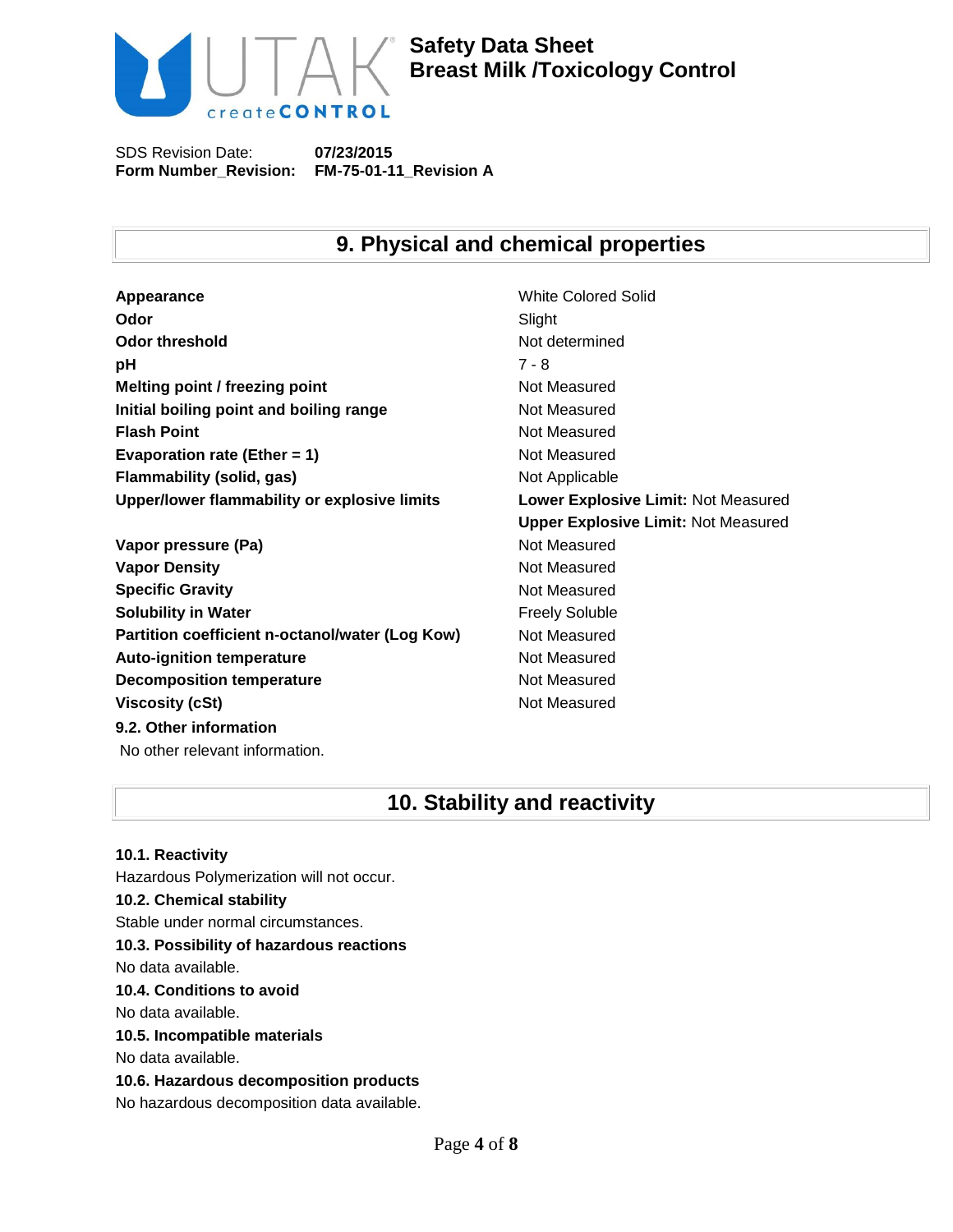

# **11. Toxicological information**

## **Acute toxicity**

There are no ingredients in this product which are classified as hazardous, and/or no hazardous ingredients above the GHS cut off percentage.

Note: When no route specific LD50 data is available for an acute toxin, the converted acute toxicity point estimate was used in the calculation of the product's ATE (Acute Toxicity Estimate).

| <b>Classification</b>         | Category | <b>Hazard Description</b> |
|-------------------------------|----------|---------------------------|
| Acute toxicity (oral)         |          | Not Applicable            |
| Acute toxicity (dermal)       |          | Not Applicable            |
| Acute toxicity (inhalation)   |          | Not Applicable            |
| Skin corrosion/irritation     |          | Not Applicable            |
| Serious eye damage/irritation |          | Not Applicable            |
| Respiratory sensitization     |          | Not Applicable            |
| Skin sensitization            |          | Not Applicable            |
| Germ cell mutagenicity        |          | Not Applicable            |
| Carcinogenicity               |          | Not Applicable            |
| Reproductive toxicity         |          | Not Applicable            |
| STOT-single exposure          |          | Not Applicable            |
| STOT-repeated exposure        |          | Not Applicable            |
| Aspiration hazard             |          | Not Applicable            |

## **12. Ecological information**

## **12.1. Toxicity**

No additional information provided for this product. See Section 3 for chemical specific data.

### **Aquatic Ecotoxicity**

There are no ingredients in this product which are classified as hazardous, and/or no hazardous ingredients above the GHS cut off percentage.

#### **12.2. Persistence and degradability**

There is no data available on the preparation itself.

#### **12.3. Bioaccumulative potential**

Not Measured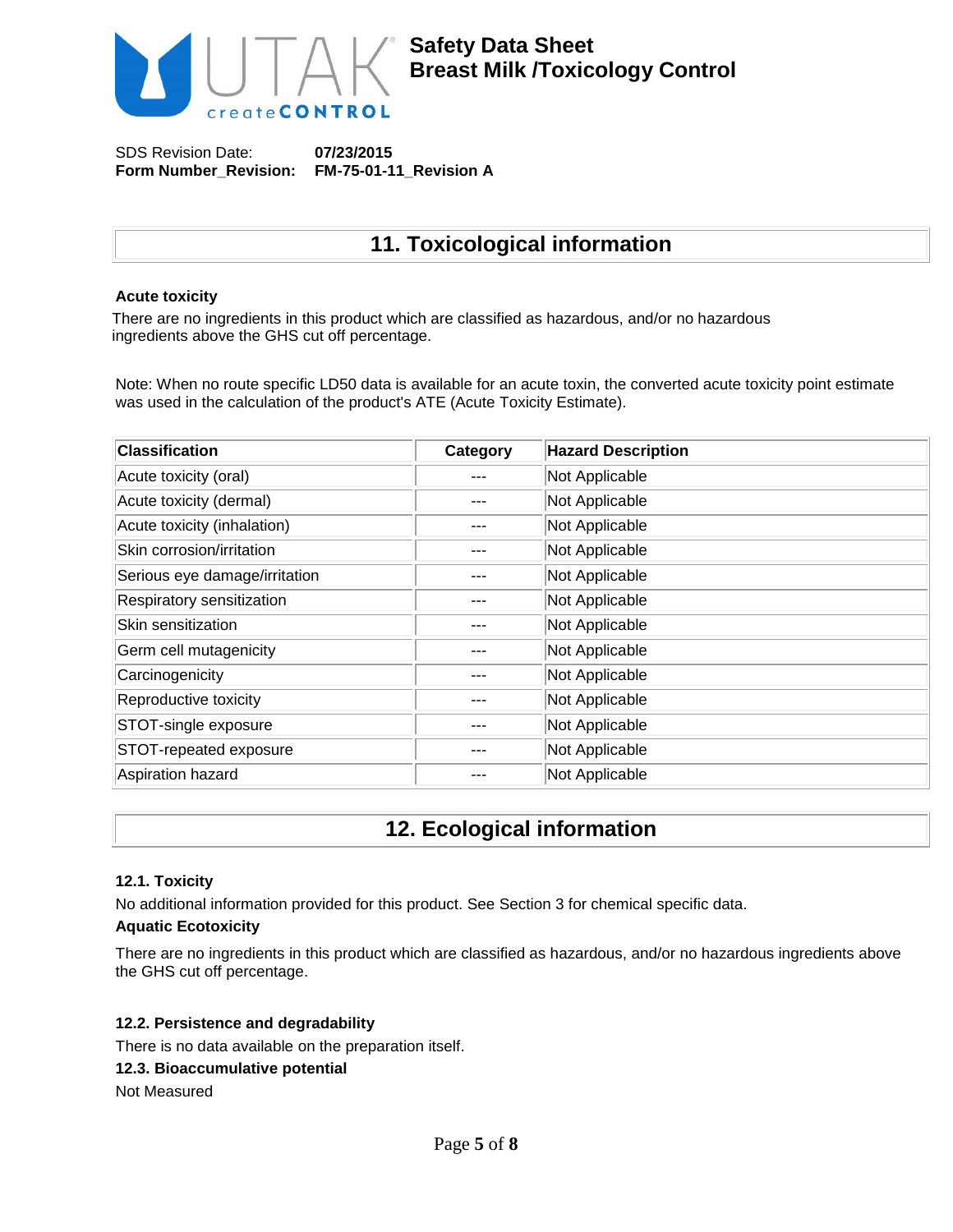

## **12.4. Mobility in soil**

No data available.

## **12.5. Results of PBT and vPvB assessment**

This product contains no PBT/vPvB chemicals.

## **12.6. Other adverse effects**

No data available.

# **13. Disposal considerations**

## **13.1. Waste treatment methods**

Observe all federal, state and local regulations when disposing of this substance.

# **14. Transport information**

|                                     | <b>DOT (Domestic Surface</b><br><b>Transportation)</b> | <b>IMO / IMDG (Ocean</b><br><b>Transportation)</b>              | <b>ICAO/IATA</b>          |
|-------------------------------------|--------------------------------------------------------|-----------------------------------------------------------------|---------------------------|
| 14.1. UN number                     | Not Applicable                                         | Not Regulated                                                   | Not Regulated             |
| 14.2. UN proper shipping<br>name    | Not Regulated                                          | Not Regulated                                                   | Not Regulated             |
| 14.3. Transport hazard<br>class(es) | <b>DOT Hazard Class: Not</b><br>Applicable             | <b>IMDG:</b> Not Applicable<br><b>Sub Class: Not Applicable</b> | Air Class: Not Applicable |
| 14.4. Packing group                 | Not Applicable                                         | Not Applicable                                                  | Not Applicable            |
| 14.5. Environmental hazards         |                                                        |                                                                 |                           |
| <b>IMDG</b>                         | Marine Pollutant: No                                   |                                                                 |                           |
| 14.6. Special precautions for user  |                                                        |                                                                 |                           |

No further information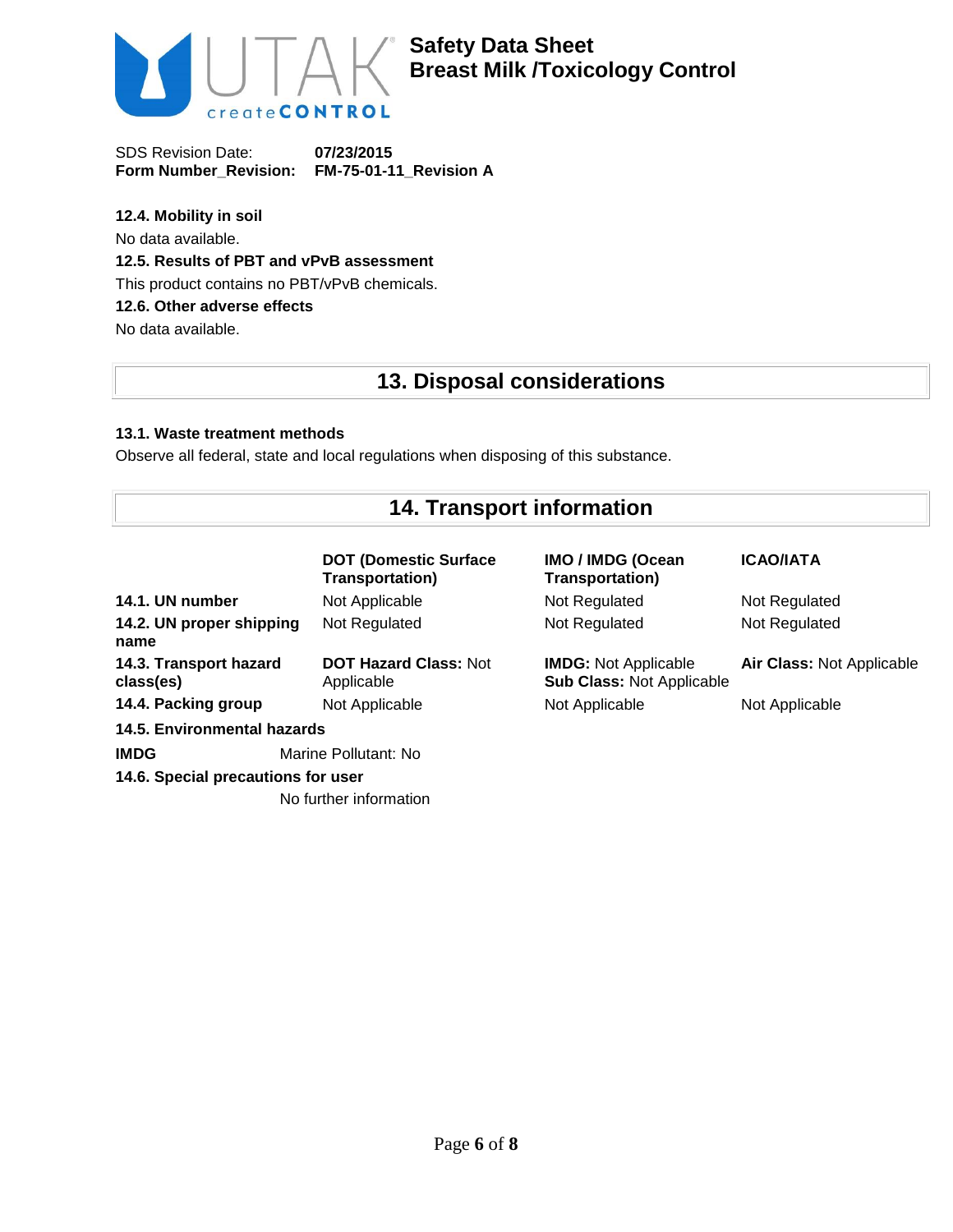

## **15. Regulatory information**

| <b>Regulatory Overview</b>                          | The regulatory data in Section 15 is not intended to be all-inclusive, only selected<br>regulations are represented. |
|-----------------------------------------------------|----------------------------------------------------------------------------------------------------------------------|
| <b>Toxic Substance</b><br><b>Control Act (TSCA)</b> | All components of this material are either listed or exempt from listing on the TSCA<br>Inventory.                   |
| <b>WHMIS Classification</b>                         | Not Regulated                                                                                                        |
| <b>US EPA Tier II Hazards</b>                       | Fire: No                                                                                                             |
|                                                     | <b>Sudden Release of Pressure: No</b>                                                                                |

**Reactive:** No **Immediate (Acute):** No **Delayed (Chronic):** No

## **EPCRA 311/312 Chemicals and RQs:**

To the best of our knowledge, there are no chemicals at levels which require reporting under this statute.

#### **EPCRA 302 Extremely Hazardous:**

To the best of our knowledge, there are no chemicals at levels which require reporting under this statute.

### **EPCRA 313 Toxic Chemicals:**

To the best of our knowledge, there are no chemicals at levels which require reporting under this statute.

#### **Proposition 65 - Carcinogens (>0.1%):**

To the best of our knowledge, there are no chemicals at levels which require reporting under this statute.

#### **Proposition 65 - Developmental Toxins (>0.1%):**

To the best of our knowledge, there are no chemicals at levels which require reporting under this statute.

## **Proposition 65 - Female Repro Toxins (>0.1%):**

To the best of our knowledge, there are no chemicals at levels which require reporting under this statute.

## **Proposition 65 - Male Repro Toxins (>0.1%):**

To the best of our knowledge, there are no chemicals at levels which require reporting under this statute.

## **New Jersey RTK Substances (>1%) :**

To the best of our knowledge, there are no chemicals at levels which require reporting under this statute.

## **Pennsylvania RTK Substances (>1%) :**

To the best of our knowledge, there are no chemicals at levels which require reporting under this statute.